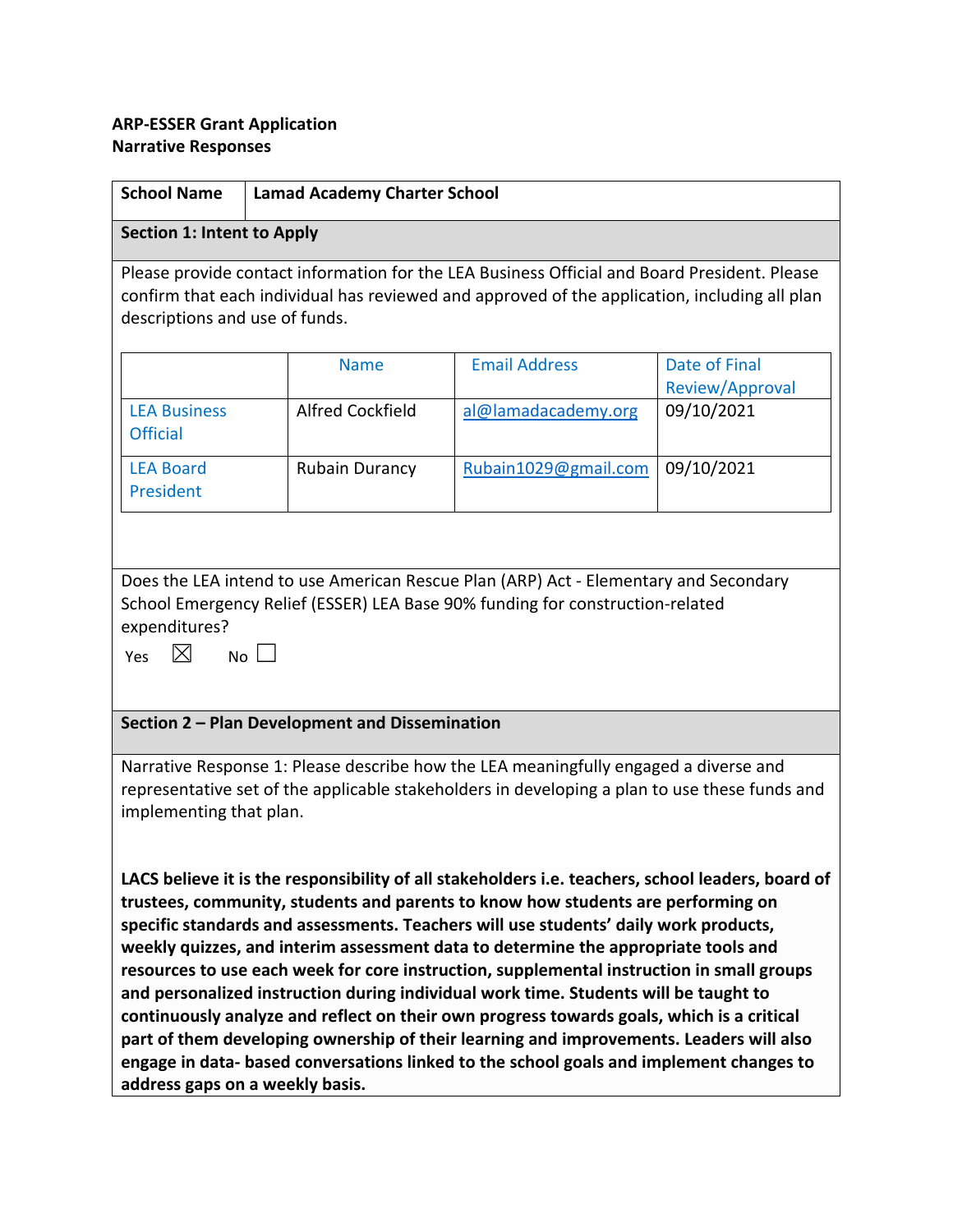Narrative Response 2: Please provide the URL for the website(s) where the LEA ARP-ESSER Plan is/will be publicly posted. For an LEA that does not have a website, the LEA may identify an online platform (e.g. social media group or post, file sharing service, email listserv) that allows plans to be directly communicated to students, parents or legal guardians, school staff, and other stakeholders. As appropriate, the LEA should provide details about how the plan will be made available to people who request it.

**A website to inform the community about LACS. The website, www.lamadacademy.org, is updated regularly to provide updated information on the progress of the school including notices about public forums and informational meetings at houses of worship, youth programs, and other organizations that serve families with children who would be eligible to attend LACS when it opens. It also serves as a warehouse for LACS marketing documents, which people can access, download and disseminate.** 

Narrative Response 3: Please describe the extent to which and how the funds will be used to implement prevention and mitigation strategies that are, to the greatest extent practicable, consistent with the most recent CDC guidance on reopening schools, in order to continuously and safely open and operate schools for in-person learning.

**Guidelines and modifications will be implemented to ensure an individualized and productive working environment for all students. Instruction will be provided in-person, with a remote option for students unable to attend in person. We will follow CDC, DOH, and NYCDOE guidelines with regard to wearing masks, temperature checks, and hand sanitation.**

**Prior to school occupancy, all spaces (including permanent and portable spaces) will be cleaned and sanitized. All frequently touched surfaces to be treated with an anti-microbial coating capable of killing virus for up to 90 days. Frequently touched surfaces would include door handles, sink handles, playground equipment, drinking fountains, desktops, reception countertops and other surfaces as needed. Filters will be replaced in Mechanical HVAC systems.**

Narrative Response 4: Please describe the data that the LEA will use to identify student needs and monitor student progress as a result of planned interventions and supports.

**LACS will support its teachers in the data-driven aspect of instruction through the school's commitment to implementing a progress monitoring system. Progress monitoring is a scientifically based practice that is used to assess students' academic performance and evaluate the effectiveness of instruction. At LACS, the School's "Progress Monitoring Process" provides the framework for instructional leaders and teachers to monitor the**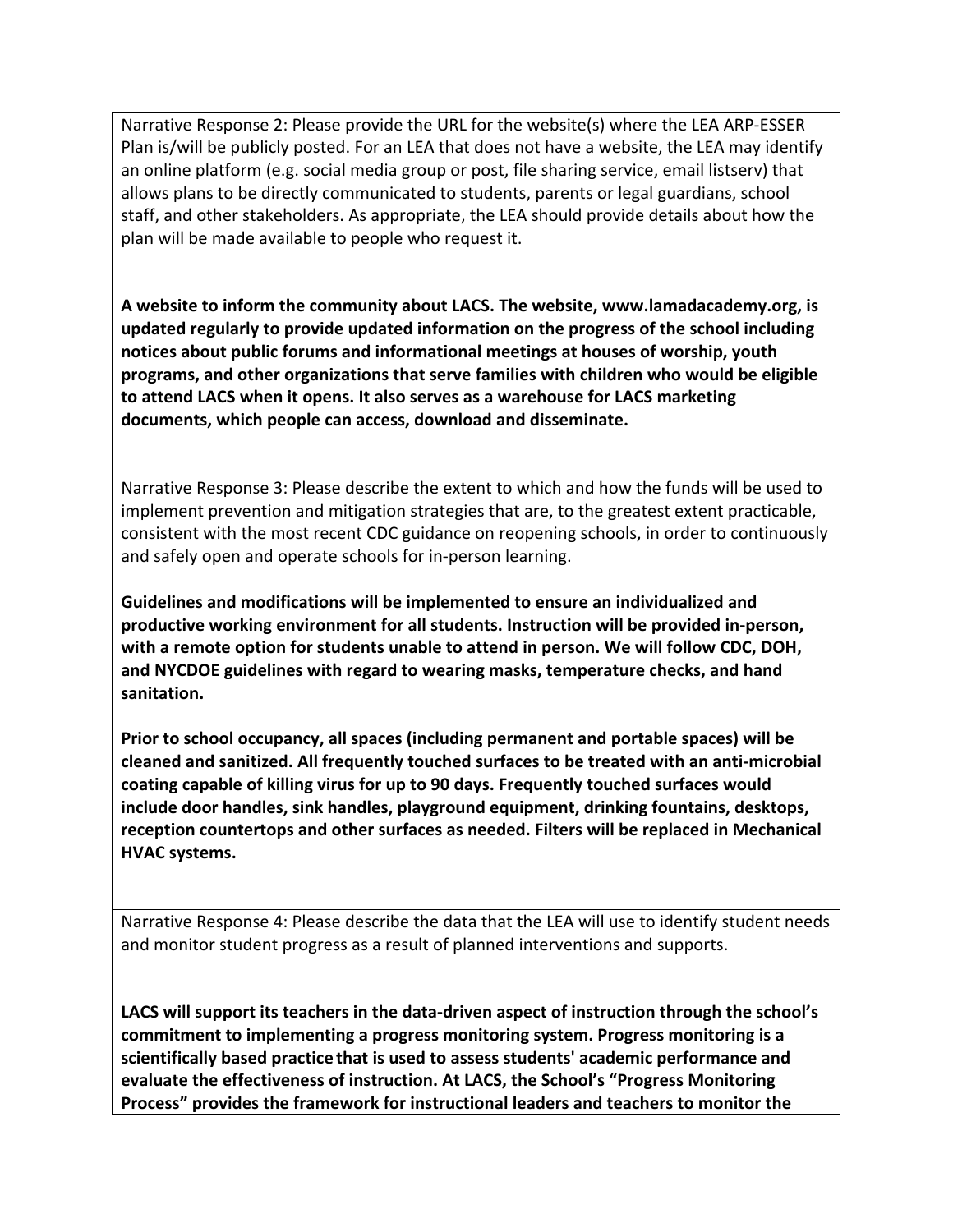**progress of students on an individual, aggregate and disaggregated basis and make informed adjustments and/or changes to curriculum, instruction and professional development priorities.** 

**LACS will use a variety of instructional best practices to differentiate instruction in both homogeneous and heterogeneous groupings of students to deliver the school's rigorous, standards-based curriculum. Instructional methods will include, but not be limited to, the gradual release of responsibility model, teacher-directed instruction, student-directed instruction, project- based instruction, inquiry-based instruction, collaborative-team teaching, sheltered instruction, computer-assisted instruction and push-in/pull-out with support of instructional specialists. While the instructional models will vary according to content area as well as student needs, all teachers will utilize an overarching framework in how the lesson is structured. The framework is a data-driven one and involves continual assessment and reflection.** 

Narrative Response 5: Please describe how the LEA will use the funds it reserves under section 2001(e)(1) -the required reserve of 20% of funds - to address the academic impact of lost instructional time through the implementation of evidence-based interventions, such as summer learning or summer enrichment, extended day, comprehensive afterschool programs, or extended school year.

**LACS will offer both extended day and extended year programming to provide students with the time on task, which we believe will be necessary to overcome academic deficits and to develop better habits for success. With a school day operating from 7:30 to 5:00 on Monday-Friday, students will attend school for 190 days (exclusive of the Summer Bridge Program and Saturday Academy programs described below).** 

**All incoming 6th graders (and students entering LACS for the first time in the upper grades), will participate in a 4-week Summer Bridge Program beginning in July to assess students' achievement in math and English, give them a head start on the first year's curriculum, and allow them to acclimate to the school's culture, values and expectations. Saturday Academy, like afternoon Academic Intervention, will be mandatory for all students regardless of achievement level and will run from 10 a.m.-1 p.m. on the first and second Saturday of each month during the school year beginning in November.**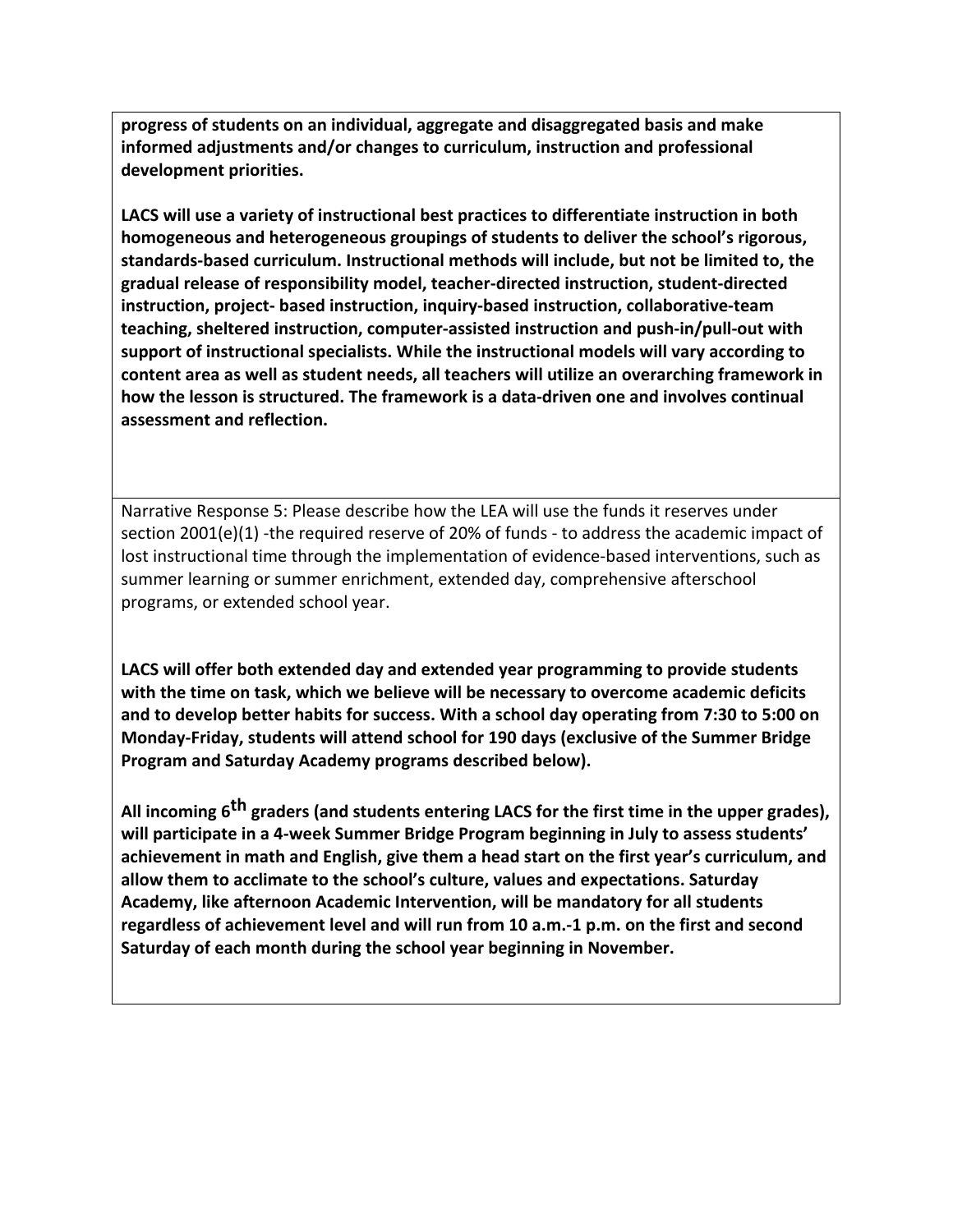Narrative Response 6: Please describe how the LEA will spend its remaining ARP ESSER funds consistent with section  $2001(e)(2)$  - the allowable uses of funds - of the ARP Act.

**Given the impact of Covid19 and remote instruction on student academics, LACS will devote resources toward mitigating as much learning deficits as possible. To this end, any available and applicable funds will committed to acquiring resources including, but not limited, to equipment purchases, software acquisition and deployment, professional aid from experts, training and development resources for the staff, and socio-emotional leaning learning platforms with the capabilities most suited for the communities we serve.** 

**Narrative Response 7: Please describe how the LEA will ensure that the interventions it implements, including but not limited to the interventions implemented under section 2001(e)(1) - the required reserve of 20% of funds - to address the academic impact of lost instructional time, will respond to the academic, social, emotional, and mental health needs of all students, and particularly those students disproportionately impacted by the COVID-19 pandemic, including students from low-income families, students of color, English learners, children with disabilities, students experiencing homelessness, children in foster care, and migratory students.**

**A Child Study Team (CST) will provide the school-based mechanism to enable school personnel to meet the needs of individual children within the school who are having difficulty in the educational setting. The team is child-centered and facilitates a process that results in the implementation of accommodations, services, and interventions that will enable the child to be successful in school. The options to be considered exist along a wide continuum of support, ranging from mild accommodations to extensive intervention and may be available within the school, the district of residence or located elsewhere in the community.** 

**The CST has the responsibility to: (1) Review any problems (academic/developmental, behavioral, social/emotional) interfering with the child's performance; (2) Brainstorm solutions; (3) Make recommendations; and (4) Monitor/review results of the recommendations. A referral to the CSD Committee for Special Education should be considered when it is clearly demonstrated and documented that interventions, curriculum modifications, prevention strategies, and remedial services are insufficient to address the student's needs. Other community interventions, such as connecting the student and family with outside services, such as family counseling, may also be recommended.** 

**The school will hire a range of instructional support specialists to support at-risk and struggling students, including:**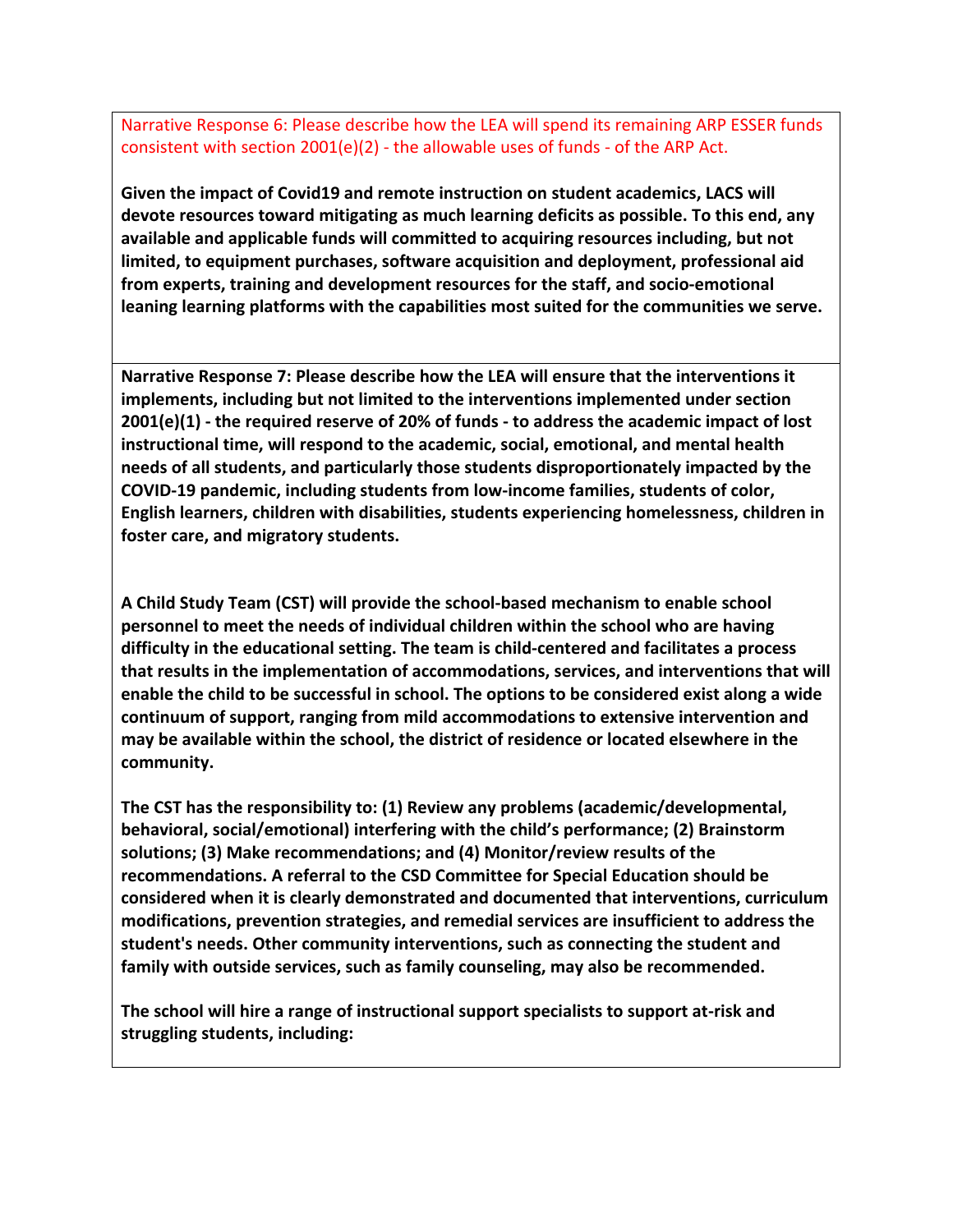- **Reading and Math Specialists who will work collaboratively with the classroom teachers in both a push-in and pull-out model in order to effectively address academically at-risk students' needs though academic intervention services;**
- **Special education teachers who are devoted to meeting the needs of struggling students who are also classified as special education students through our inclusion model with a designated CTT classroom at each grade level;**
- **An ESL Teacher who is devoted to meeting the needs of struggling students who are also classified as ELLs through sheltered instructional strategies; and**
- **A Social Worker who will provide counseling support to students and families where personal and family issues may impact student academic achievement.**

**Finally, the mandatory daily academic intervention period from 4:00-5:00 at the end of the day along with the three-hour Saturday Academy twice a month for all students, will provide opportunities for students to receive more individualized instruction from teachers as well as college and peer tutors.** 

## **Return to In-Person Instruction**

Narrative Response 1: Please provide the URL for the website(s) where the district's most current re-opening/return to in-person learning plan is/will be located. For an LEA that does not have a website, the LEA may identify an online platform (e.g. social media group or post, file sharing service, email listserv) that allows plans to be directly communicated to students, parents or legal guardians, school staff, and other stakeholders. As appropriate, the LEA should provide details about how the plan will be made available to people who request it.

**A website to inform the community about LACS. The website, www.lamadacademy.org, is updated regularly to provide updated information on the progress of the school including notices about public forums and informational meetings at houses of worship, youth programs, and other organizations that serve families with children who would be eligible to attend LACS when it opens. It also serves as a warehouse for LACS marketing documents, which people can access, download and disseminate.**